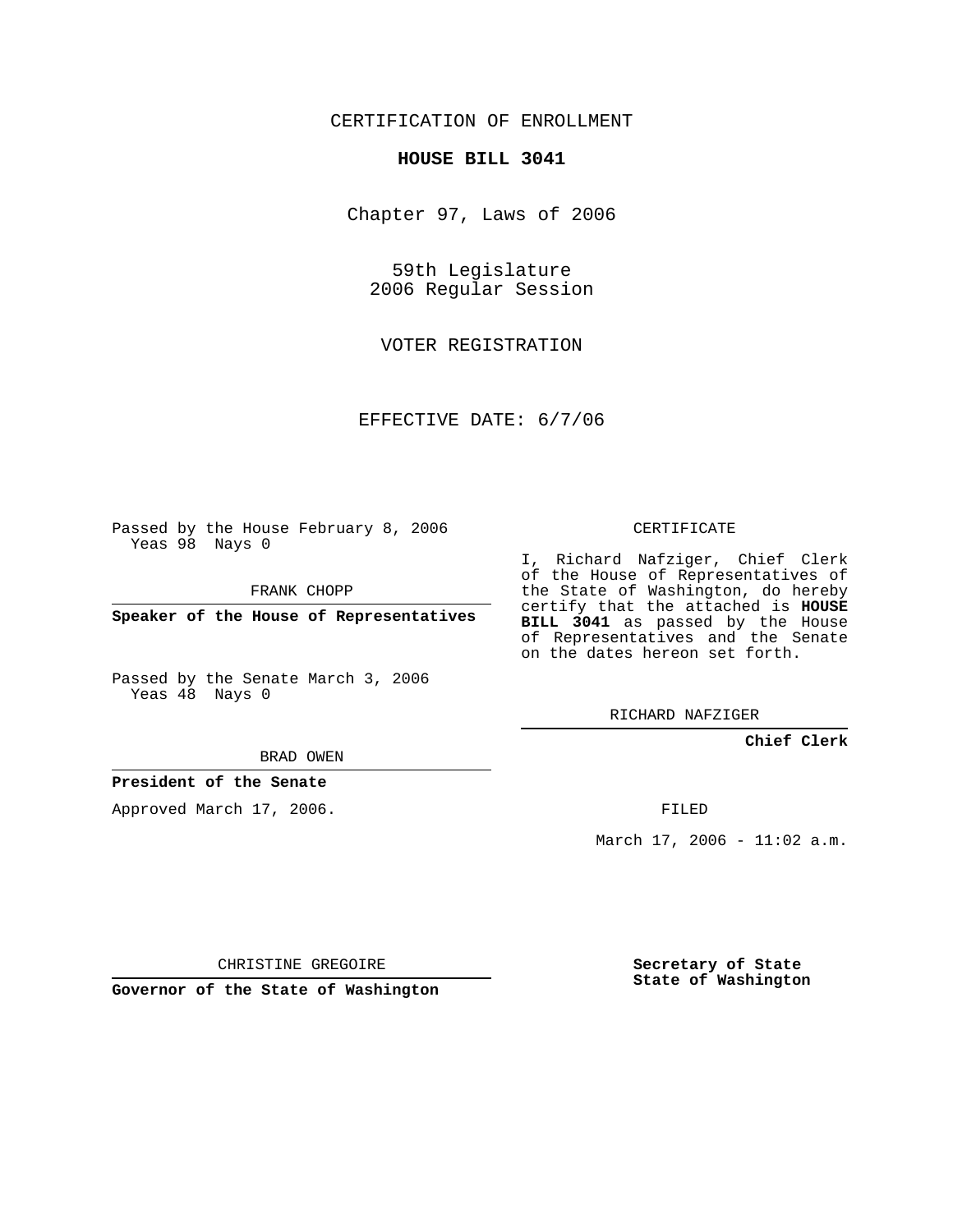## **HOUSE BILL 3041** \_\_\_\_\_\_\_\_\_\_\_\_\_\_\_\_\_\_\_\_\_\_\_\_\_\_\_\_\_\_\_\_\_\_\_\_\_\_\_\_\_\_\_\_\_

\_\_\_\_\_\_\_\_\_\_\_\_\_\_\_\_\_\_\_\_\_\_\_\_\_\_\_\_\_\_\_\_\_\_\_\_\_\_\_\_\_\_\_\_\_

Passed Legislature - 2006 Regular Session

**State of Washington 59th Legislature 2006 Regular Session By** Representatives Alexander, Nixon, Haigh, Darneille and P. Sullivan Read first time 01/18/2006. Referred to Committee on State Government Operations & Accountability.

 AN ACT Relating to voter registration; and amending RCW 29A.08.140 and 29A.08.145.

BE IT ENACTED BY THE LEGISLATURE OF THE STATE OF WASHINGTON:

 **Sec. 1.** RCW 29A.08.140 and 2004 c 267 s 112 are each amended to read as follows:

 The registration files of all precincts shall be closed against 7 ((<del>original registration or</del>)) transfers for thirty days immediately preceding every primary, special election, and general election to be held in such precincts.

 The county auditor shall give notice of the closing of the precinct 11 files for ((original registration and)) transfer and notice of the special registration and voting procedure provided by RCW 29A.08.145 by one publication in a newspaper of general circulation in the county at least five days before the closing of the precinct files.

 No person may vote at any primary, special election, or general election in a precinct polling place unless he or she has registered to vote at least thirty days before that primary or election and appears on the official statewide voter registration list. If a person, otherwise qualified to vote in the state, county, and precinct in which